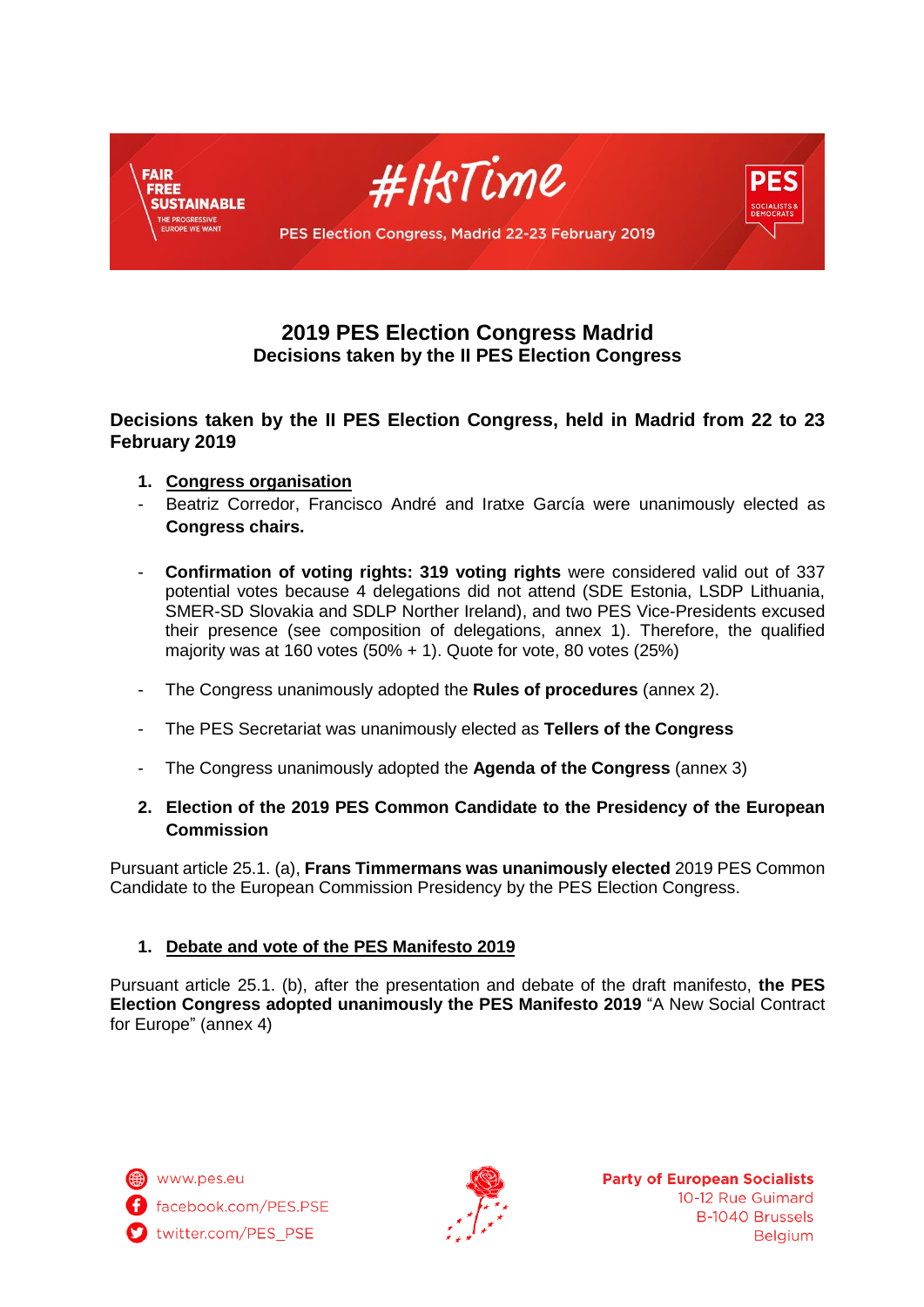# **Delegates to the 2019 PES Election Congress On the basis of articles 22 and 26 of the PES Statutes adopted by the PES Election Congress**

There will be 1.071 delegates to PES 2019 Election Congress

- **-** 319 delegates out of 337 potential delegates with voting rights
- **-** 724delegates without voting rights
- **-** 10 ex-officio delegates without voting rights

Please note that according to Articles 22.4 of PES Statutes, **all delegations must be genderbalanced** (i.e. there should not be more than a difference of 1 delegate between the two genders). If a delegation does not respect this rule, its vote to the Election Congress will be proportionally reduced.

| Party / organisation       | Number of Congress<br>delegates | Presidency members | Congress delegates +<br><b>Presidency members</b> |
|----------------------------|---------------------------------|--------------------|---------------------------------------------------|
| Austria SPÖ                | 8                               |                    | 9                                                 |
| <b>Belgium PS</b>          | 6                               |                    | 7                                                 |
| Belgium sp.a               | 3                               |                    | 4                                                 |
| <b>Bulgaria BSP</b>        | 9                               |                    | 10                                                |
| <b>Cyprus EDEK</b>         |                                 |                    | $\overline{2}$                                    |
| Croatia SDP                | 5                               |                    | 6                                                 |
| <b>Czech Republic CSSD</b> | 3                               |                    | 4                                                 |
| Denmark SD                 | 5                               |                    | 6                                                 |
| Estonia SDE                | $\overline{2}$                  |                    | (3) EXCUSED                                       |
| <b>Finland SDP</b>         | 3                               |                    | 4                                                 |
| France PS                  | 8                               |                    | 9                                                 |
| <b>Germany SPD</b>         | 32                              |                    | 33                                                |
| <b>Greece PASOK</b>        | $\overline{2}$                  |                    | 3                                                 |
| <b>Hungary MSzP</b>        | 3                               |                    | 4                                                 |
| <b>Ireland Labour</b>      |                                 |                    | $\mathbf{2}$                                      |
| Italy PD                   |                                 |                    | 26                                                |
| <b>Italy PSI</b>           | 25                              |                    | $\overline{2}$                                    |
| Latvia Concord -SDP        | 3                               |                    | 4                                                 |

### **Delegates with voting rights<sup>1</sup>**

<sup>1</sup> PES Statutes

 $\overline{a}$ 

**Article 26 – Composition of the Election Congress The composition of the Election Congress shall follow the rules laid down in Article 22.**

**Article 22 – Composition of the Congress**

- a representative from each National delegation of the Group in the European Parliament;
- representatives of the group in the Committee of the Regions, equal to 1/3 of the number of National delegations, rounded upwards;
- two representatives from each other full member organisation;
- the members of the PES Presidency.

www.pes.eu

facebook.com/PES.PSE





### **Party of European Socialists**

10-12 Rue Guimard **B-1040 Brussels Belgium** 

<sup>22.1.</sup> The PES Congress shall consist of the following delegates with voting rights:

 $\bullet$  representatives from full member parties, with the following calculation:  $1/45<sup>th</sup>$  of weighted votes as defined in article 20.6, rounded upwards;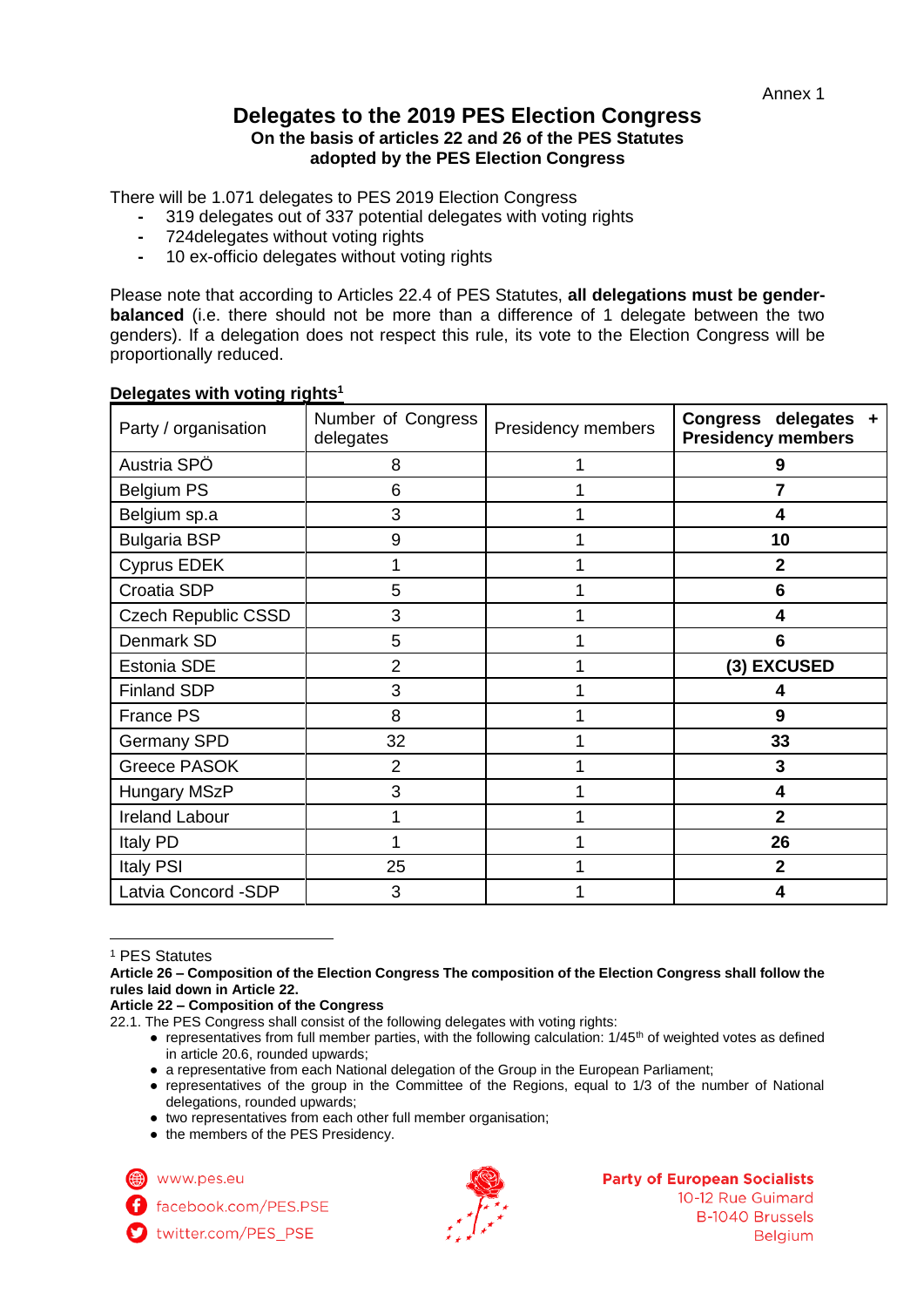| Lithuania LSDP               | 3              | 1             | (4) EXCUSED    |
|------------------------------|----------------|---------------|----------------|
| Luxemburg LSAP               | $\overline{2}$ | 1             | 3              |
| Malta PL                     | 4              | 1             | 5              |
| Netherlands PvdA             | 3              |               | 4              |
| Norway DNA                   | 6              |               | 7              |
| Poland SLD                   | $\overline{2}$ |               | 3              |
| Poland UP                    | 1              |               | $\overline{2}$ |
| Portugal PS                  | 13             |               | 14             |
| Romania PSD                  | 19             |               | 20             |
| Slovakia SMER                | 6              |               | (7) EXCUSED    |
| Slovenia SD                  | $\overline{2}$ | 1             | 3              |
| Spain PSOE                   | 23             |               | 24             |
| Sweden SAP                   | 8              |               | 9              |
| <b>UK Labour</b>             | 38             |               | 39             |
| Northern Ireland SDLP        | $\mathbf 0$    | 1             | (1) EXCUSED    |
| S&D Group in the EP          | 28             |               | 29             |
| PES Group in the CoR         | 9              | 1             | 10             |
| <b>YES</b>                   | $\overline{2}$ | 1             | $\mathbf{3}$   |
| PES Women                    | $\overline{2}$ |               | 3              |
| <b>FEPS</b>                  | $\overline{2}$ | 1             | 3              |
| <b>PES President</b>         |                | 1             |                |
| <b>PES Vice-Presidents</b>   |                | (4) 2 EXCUSED |                |
| <b>PES Secretary General</b> |                |               |                |
| <b>TOTAL</b>                 |                |               | 319 out of 337 |

# **Delegates without voting rights<sup>2</sup>**

| Party / organisation       | <b>Election Congress delegates</b><br>without voting rights |
|----------------------------|-------------------------------------------------------------|
| S&D Group in the EP        | 159                                                         |
| PES Group in the CoR       | 340                                                         |
| <b>FEPS</b>                | 14                                                          |
| <b>PES Women</b>           | 15                                                          |
| <b>YES</b>                 | 64                                                          |
| PS (Albania)               | 5                                                           |
| SDP (Bosnia & Herzegovina) | 5                                                           |
| pBS (Bulgaria)             | 5                                                           |

 $\overline{a}$ <sup>2</sup> PES Statutes

- bureau members of other full member organisations;
- 5 delegates from each associate member;
- 2 from each observer member.

www.pes.eu

- facebook.com/PES.PSE A twitter.com/PES\_PSE
- 

#### **Party of European Socialists**

10-12 Rue Guimard **B-1040 Brussels Belgium** 

<sup>22.2.</sup> The PES Congress shall also consist of the following delegates without voting rights:

<sup>●</sup> all members of its political groups in the European Parliament and the Committee of the Regions not covered by art. 22.1.;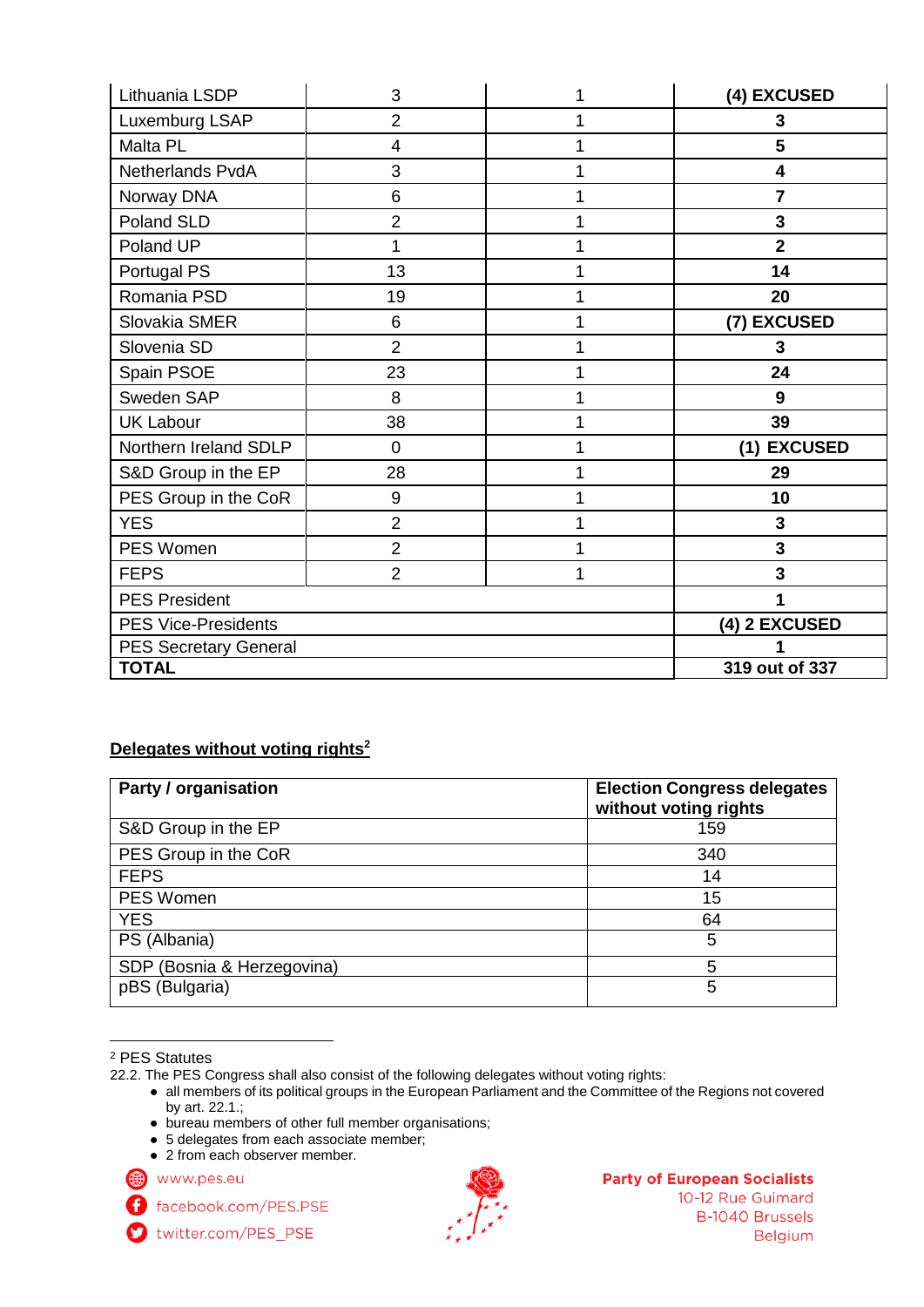| SDSM (Rep. Of North Macedonia)                                                   | 5              |
|----------------------------------------------------------------------------------|----------------|
| Samfylkingin (Iceland)                                                           | 5              |
| DP (Moldova)                                                                     | 5              |
| DPS (Montenegro)                                                                 | 5              |
| SDP (Montenegro)                                                                 | 5              |
| DS (Serbia)                                                                      | 5              |
| PS (Switzerland)                                                                 | 5              |
| CHP (Turkey)                                                                     | 5              |
| HDP (Turkey)                                                                     | 5              |
| Rainbow Rose, the LGBT network in the PES                                        | 5              |
| Progressive Alliance                                                             | 5              |
| Socialist Group in the Parliamentary Assembly of the Council<br>of Europe        | 5              |
| Socialist Group in the Parliamentary Assembly of the OSCE                        | 5              |
| Socialist International                                                          | 5              |
| Rainbow Rose, the LGBT network in the PES                                        | 5              |
| ARF (Armenia)                                                                    | $\overline{2}$ |
| PSD (Andorra)                                                                    | $\overline{2}$ |
| CTP (Cyprus)                                                                     | $\overline{2}$ |
| ESDP (Egypt)                                                                     | $\overline{2}$ |
| Georgian Dream (Georgia)                                                         | $\overline{2}$ |
| Israel Labor Party (Israel)                                                      | $\overline{2}$ |
| Meretz (Israel)                                                                  | $\overline{2}$ |
| LSDSP (Latvia)                                                                   | $\overline{2}$ |
| Fatah (Palestine)                                                                | $\overline{2}$ |
| PSD (San Marino)                                                                 | $\overline{2}$ |
| FDTL-Ettakatol - FDTL (Tunisia)                                                  | 2              |
| USFP (Morocco)                                                                   | $\overline{c}$ |
| <b>CEE Network for Gender Issues</b>                                             | $\overline{2}$ |
| European Forum for Democracy and Solidarity (EFDS)                               | $\overline{2}$ |
| European Senior Organisation (ESO)                                               | $\overline{2}$ |
| International Falcon Movement - Socialist Educational<br>International (IFM-SEI) | $\overline{2}$ |
| International Social Democratic Union for Education (ISDUE)                      | $\overline{2}$ |
| International Union of Socialist Youth (IUSY)                                    | $\overline{2}$ |
| Joint Committee of the Nordic Social Democratic Labour<br>Movement (SAMAK)       | $\overline{2}$ |
| Socialist International Women (SIW)                                              | $\overline{2}$ |
| PES Local - Socialist Local Representatives in Europe                            | $\overline{2}$ |
| <b>Total</b>                                                                     | 724            |

facebook.com/PES.PSE

twitter.com/PES\_PSE

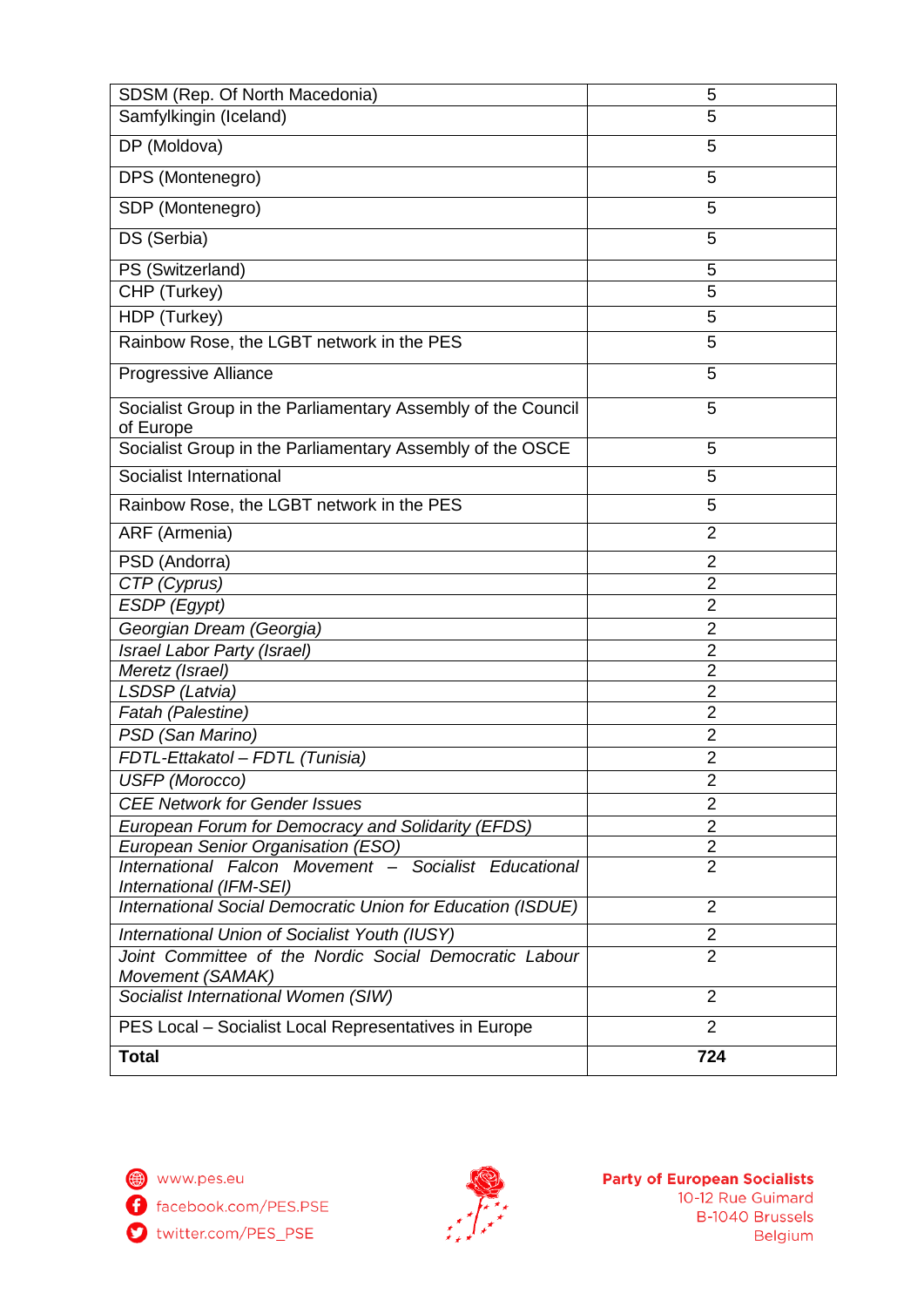# **Ex-officio delegates without voting rights<sup>3</sup>**

| European Commissioners                                    |    |
|-----------------------------------------------------------|----|
| President of the Committee of the Regions                 |    |
| President of the Parliamentary Assembly of the Council of |    |
| Europe                                                    |    |
| <b>Total</b>                                              | 10 |

 $\overline{a}$ 

- the President of the European Parliament if he/she is a PES member;
- PES members of the European Commission;
- the President of the European Council, if he/she is a PES member;
- the President or 1<sup>st</sup> Vice-President of the Committee of the Regions, if he/she is a PES member;
- the President of the Parliamentary Assembly of the Council of Europe if he/she is a PES member;
- the President of the Parliamentary Assembly of the OSCE, if he/she is a PES Member;

the President of NATO Parliamentary Assembly, if he/she is a PES member

www.pes.eu

twitter.com/PES\_PSE



# **Party of European Socialists**

10-12 Rue Guimard **B-1040 Brussels Belgium** 

<sup>3</sup> PES Statutes

<sup>22.5.</sup> The following are also ex-officio delegates, without the right to vote:

the President of the European Security and Defence Assembly, if he/she is a PES member;

facebook.com/PES.PSE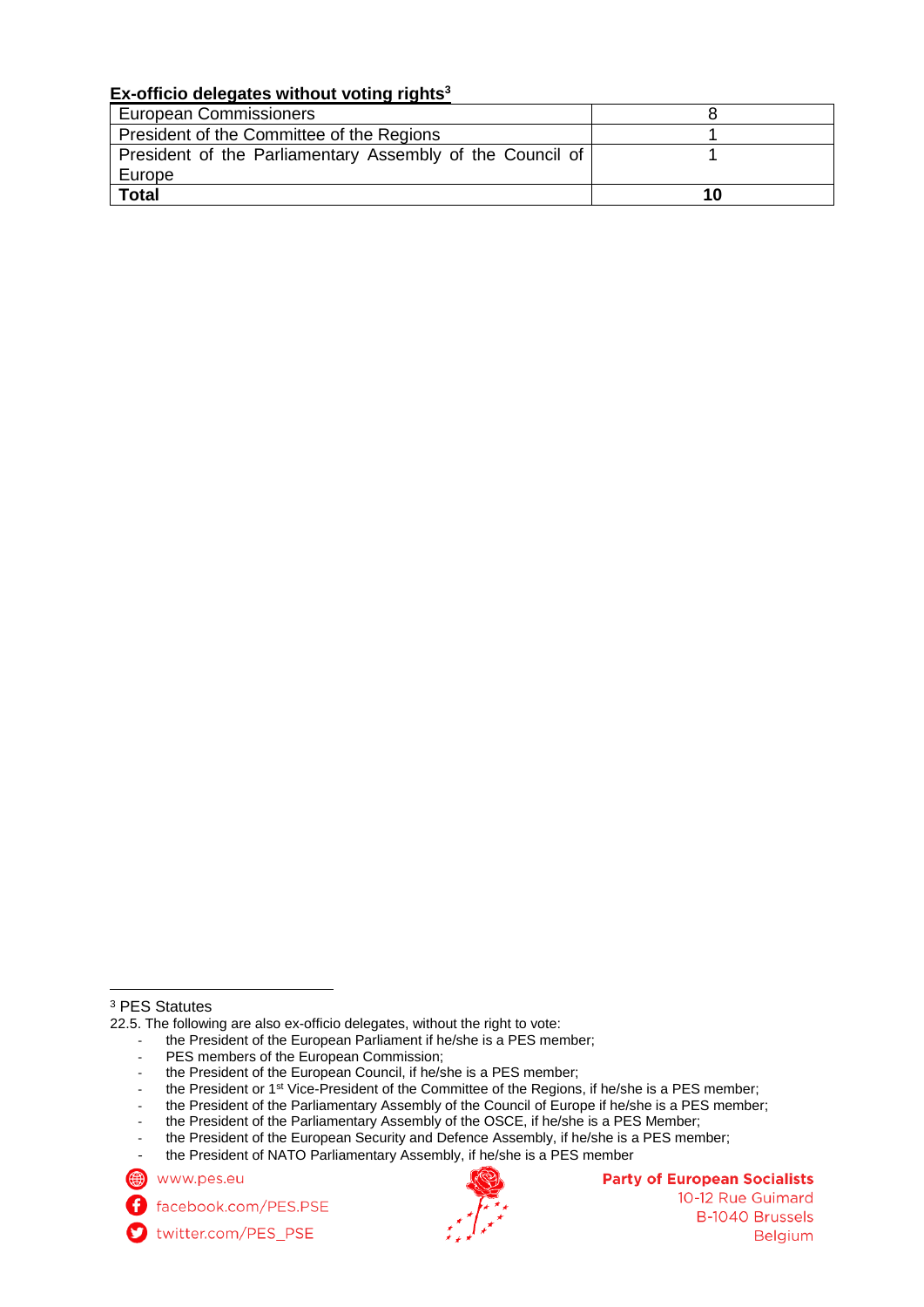# **Rules of procedure adopted by the PES Election Congress 2019, Madrid, on 22 February 2019**

### **Introduction**

These rules are based on the PES Statutes currently in force, adopted at the 11<sup>th</sup> PES Congress in Lisbon on 7<sup>th</sup>December 2018.

### **Composition of the Election Congress**

### **Article 1**

The number of Election Congress delegates, nominated in accordance with both articles 22 and 26 of the PES Statutes, are listed in Annex 1 (delegates with voting rights) and in Annex 2 (other delegates) of the Rules of Procedure.

The list of other parties, organisations and individuals invited to the Congress is available at the Election Congress Secretariat.

Registered PES Activists are invited to the Election Congress, in their own capacity. In this quality, they may attend plenary sessions without the right to vote or the right to speak (except on their presented policy proposals, if any) according to article 25.3.

### **Article 2**

In accordance with article 45.4, member of the PES are not entitled to vote or take part in the Election Congress if they have not paid their annual membership fees.

In accordance with articles 22.4 and 26 of PES Statutes, PES members' delegation should be gender-balanced, i.e. there should not be more than a difference of 1 delegate between the two genders. If a delegation does not respect this rule, its vote to the Election Congress will be reduced proportionally.

# **Powers of the Election Congress**

### **Article 3**

In accordance with article 25 of the PES Statutes, the Election Congress shall:

- elect the PES common Candidate to the European Commission Presidency, through an open, transparent and democratic competitive process.
- adopt the PES Manifesto for the European elections.

### **Article 4**

In accordance with article 12 of the PES Statutes, full member delegates have the right of expression, the right of initiative and the right to vote. Associate member delegates have the right of expression and the right of initiative. Observer member delegates have the right of expression.

In accordance with article 25.2, full and associate members may present proposals to, and speak of these before the Election Congress

### **Article 5**



facebook.com/PES.PSE

twitter.com/PES PSE

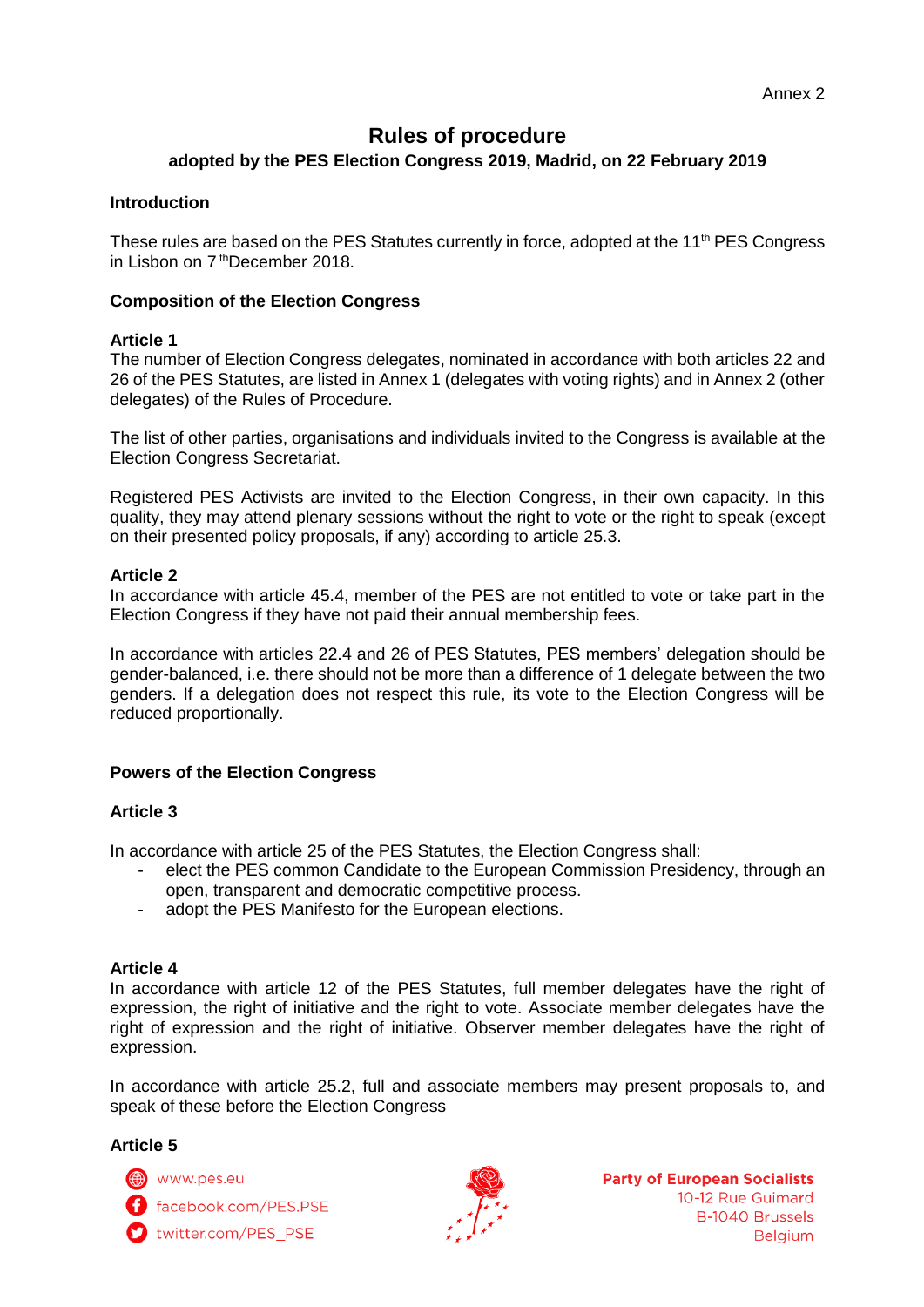Given the nature of the Election Congress, speaking time will be strictly limited.

# **Conduct of the Congress**

# **Article 6**

The President, the Secretary General or the Election Congress Chair announces the start and the end of the Congress.

# **Article 7**

Following a Presidency proposal, the Election Congress elects the Election Congress Chair.

The Election Congress debates are managed by the Election Congress Chair. The Election Congress Chair makes recommendations to the Election Congress on the procedure for decision-making debates and votes. These recommendations require simple majority.

Following a Presidency proposal, the Election Congress elects at least 4 tellers. The Election Congress tellers are responsible for counting the votes.

# **Decisions and votes by the Election Congress**

### **Article 8**

In accordance with article 20.5 of the PES Statutes, the quorum for votes requires two thirds of full member parties to be present.

Any request for a quorum must be made by 25 percent of full member parties. In the event that a quorum is requested and not met, the Election Congress Chair shall declare that the vote cannot take place.

### **Article 9**

In accordance with article 20.3 of the PES Statutes, political decisions shall, whenever possible, be taken on the basis of consensus. If a consensus cannot be reached, they shall be taken on the basis of qualified majority.

According to article 20.5, qualified majority requires 50% of weighted votes cast. The allocation of votes for a qualified majority per party and per organisation is equal to that party and organisation's number of delegates to the PES Election Congress.

### **Article 10**

In accordance with article 20.7 of the PES Statutes, a full member party may declare that it is not bound by a political decision taken by qualified majority, provided it expresses the intent before the vote is taken.

# **Article 11**

In accordance with article 27. 4 of the PES Statutes, the Presidency shall decide on a timetable for the presentation, discussion and adoption of the Manifesto. Therefore, and as agreed by the PES Presidency, new amendments tabled in the PES Election Congress to the PES 2019 Manifesto are not foreseen.

### **Article 12**

In accordance with article 20.5 of the PES Statutes, votes are cast per member party and organisation.

www.pes.eu f facebook.com/PES.PSE twitter.com/PES\_PSE

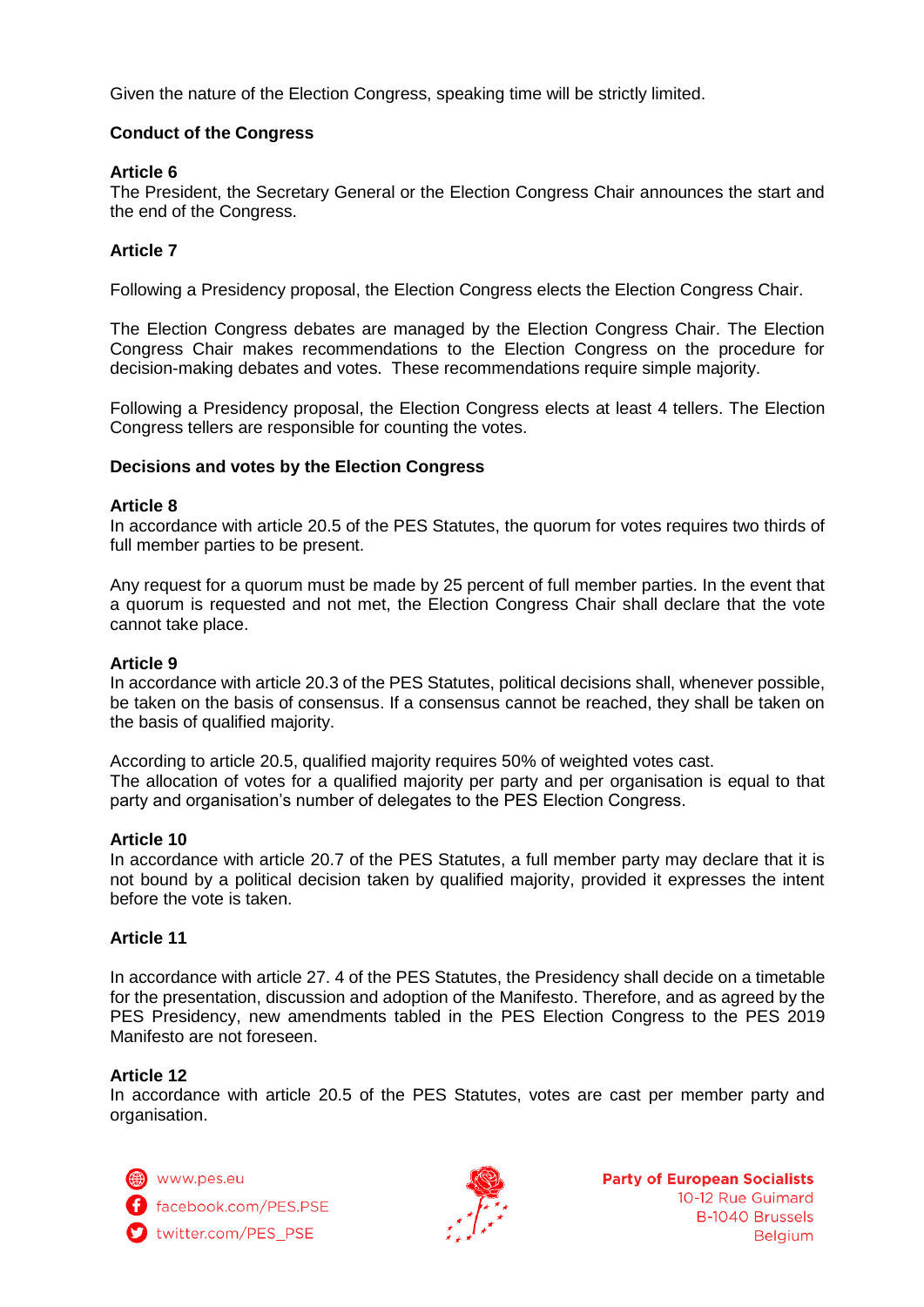The Congress Chair shall call for a show of hands. If the result is unclear the Chair shall make a roll call per party.

# **Article 14**

Rules concerning voting procedures:

- (1) Election of the PES Common Candidate: by simple majority;
- (2) Adoption of the PES Manifesto for the European Elections: by simple majority;

# **Article 15**

The vote for the PES Manifesto shall be taken by a show of hands. The Congress Chair calling the vote should clearly state the vote, ask for votes in favour, votes against, abstentions, and then state the result so it can be recorded in the Congress minutes.

When the result is unclear, the Chair should request a roll call count by the Tellers.

# **Procedural Motions**

# **Article 16**

Any delegate may be allowed to speak to draw the attention to any failure to respect the Election Congress Rules of Procedure (Point of order). The delegate shall first specify to which rule s/he is referring.

A request to raise a point of order shall take precedence over all other requests to speak. Speaking time shall be one minute. An immediate decision on a point of order shall be taken, in accordance with the Rules of Procedure, and shall be announced that decision once a point of order has been raised.

### **Election Congress decisions**

### **Article 17**

In accordance with article 28 of the PES Statutes, the decisions and the Manifesto adopted by the Election Congress shall be communicated to members of the PES and shall be published on the PES Website.



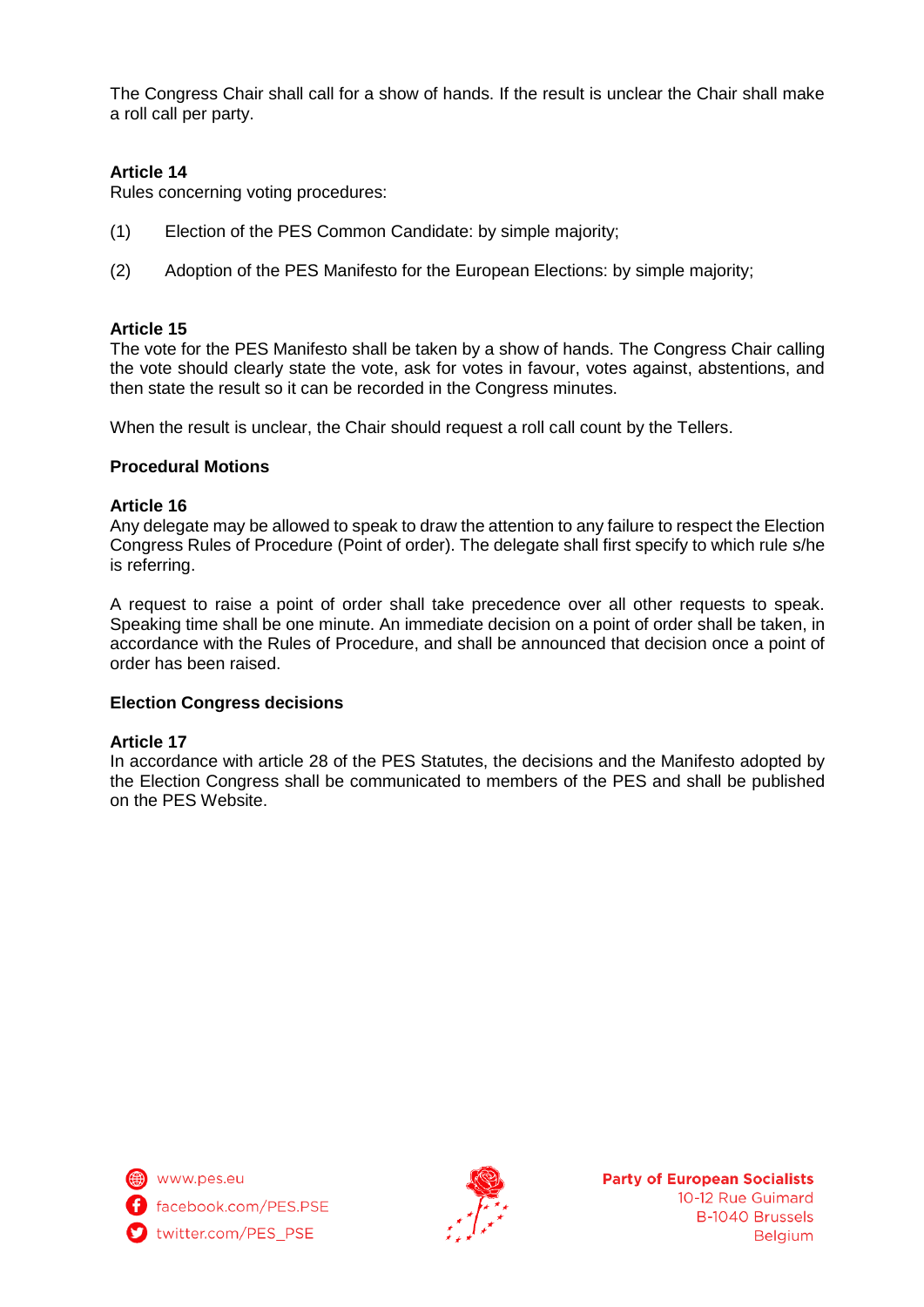| Friday 22 <sup>nd</sup> February | Venue: Museo Reina Sofia                                                                                                                                                                                                                                                                                                                                                                   | Annex 3 |
|----------------------------------|--------------------------------------------------------------------------------------------------------------------------------------------------------------------------------------------------------------------------------------------------------------------------------------------------------------------------------------------------------------------------------------------|---------|
|                                  |                                                                                                                                                                                                                                                                                                                                                                                            |         |
| $10.00 - 13.00$                  | PES Campaign Camp                                                                                                                                                                                                                                                                                                                                                                          |         |
| $17.15 - 19.45$                  | <b>PES Election Congress</b>                                                                                                                                                                                                                                                                                                                                                               |         |
| 17.15 - 17.30                    | <b>Congress opening</b><br>Achim Post, PES Secretary General<br>José Luis Abalos, PSOE Secretary of Organisation                                                                                                                                                                                                                                                                           |         |
| 17.30-20.00                      | <b>A new Social Contract</b><br>Congress debate on:                                                                                                                                                                                                                                                                                                                                        |         |
|                                  | A contract for fairness<br>Beatriz Corredor (PSOE, Spain)<br><b>Udo Bullmann</b> (S&D Group in the EP)<br>Luca Visentini (ETUC)<br>Brendan Howlin (Labour, Ireland)<br>Pedro Marques (PS, Portugal)<br>Nicolas Schmit (LSAP, Luxembourg)<br>John Crombez (sp.a Belgium)<br>Liviu Dragnea (PSD, Romania)<br>Catiuscia Marini (PES Group in the CoR)<br>Lodewijk Asscher (PvdA, Netherlands) |         |
|                                  | A contract for freedom<br>Francisco André (PES Vice President and PS National<br>Secretary for international relations)<br><b>Maria Joao Rodrigues (FEPS)</b><br>Juan Fernando López Aguilar (PSOE, Spain)<br>Karl-Heinz Lambertz (Committee of the Regions)<br>Zita Gurmai (PES Women)<br><b>Camila Garfias (Rainbow Rose)</b><br>João Albuquerque (YES)                                  |         |
|                                  | Key note intervention by Josep Borrell (Foreign Affairs Minister, Spain)                                                                                                                                                                                                                                                                                                                   |         |
|                                  | A contract for sustainability<br>Iratxe García Pérez (PES 1st Vice-President and PSOE<br>Executive Secretary for the EU)<br>Andreas Schieder (SPÖ, Austria)                                                                                                                                                                                                                                |         |

**Andreas Schieder** (SPÖ, Austria) **Olivier Faure** (PS, France) **Javi López (**PSC-PSOE, Spain) **Fofi Genimata** (PASOK, Greece) **Tanja Fajon** (SD Slovenia) **Jytte Guteland** (SAP Sweden)

**Closing remarks by Frans Timmermans**

**Saturday 23rd February Venue:** *Teatro Coliseum*

www.pes.eu<br>
f facebook.com/PES.PSE twitter.com/PES\_PSE

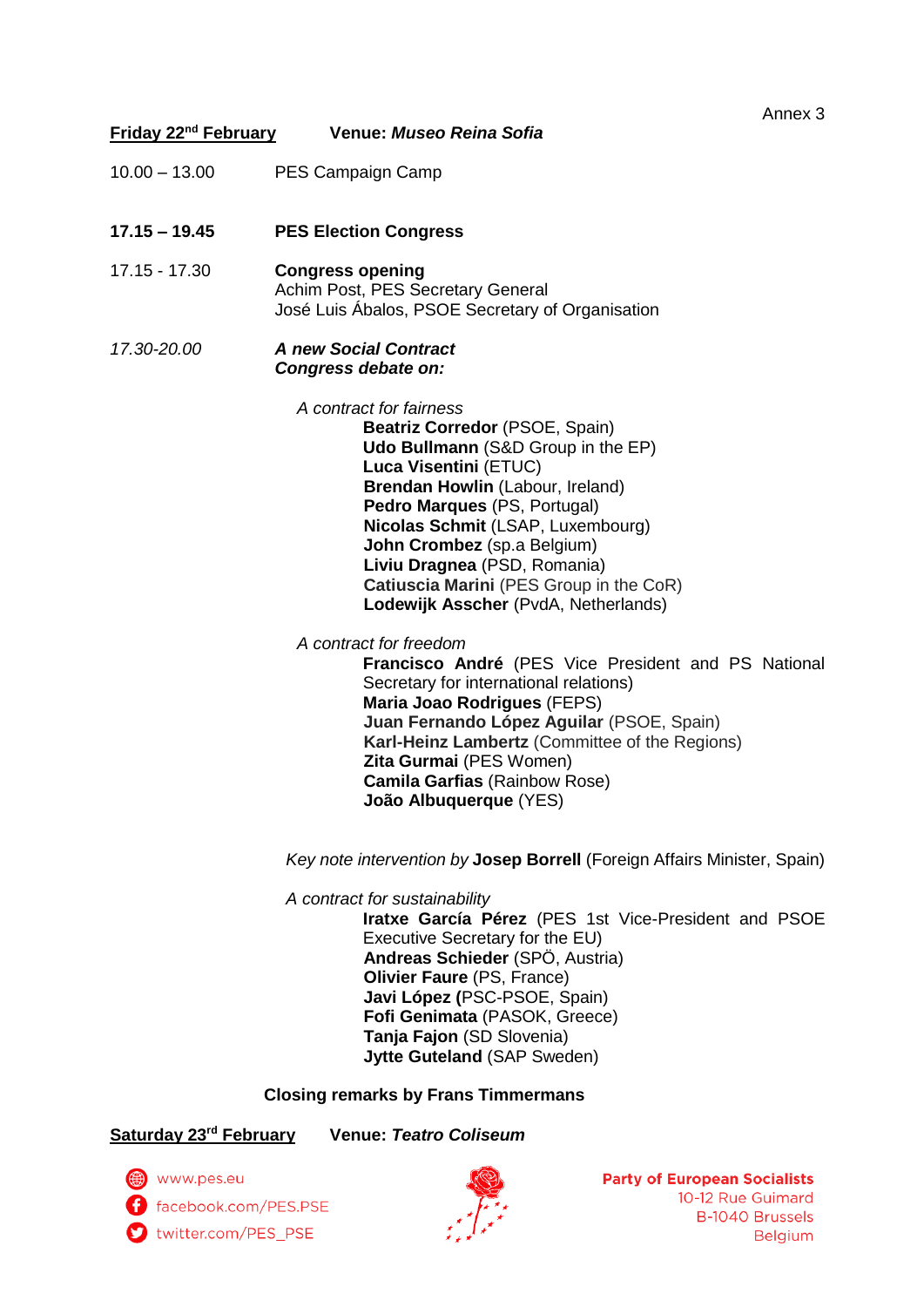# **10.00 – 14.00 PES Election Congress**

*Opening by* **Sergei Stanishev**, PES President **Iratxe García Pérez,** PES 1st Vice-President and PSOE Executive Secretary for the EU **Udo Bullmann**, S&D President

### *Panels:*

*Europe at your doorstep: the local dimension of integration* **Corina Cretu** (European Commission) **Katrin Stjernfeldt Jammeh** (Malmo) **Giorgos Kaminis** (Athens) **Jaume Collboni** (Barcelona) **Robert Biedron** (Spring movement)

*From # to action: fighting for feminist, green and social Europe* **Zua Méndez**, Towanda rebels **Merijn Tinga**, Plastic Soup surfer **Andrés Conde**, Save the Children - Spain

*Leading change: It's time for the new social contract* **António Costa**, Prime Minister of Portugal **Andrea Nahles**, SPD Leader, Germany **Stefan Löfven**, Prime Minister of Sweden **Pamela Rendi-Wagner**, SPÖ Leader, Austria

*Closing speeches* **by Frans Timmermans and Pedro Sánchez**

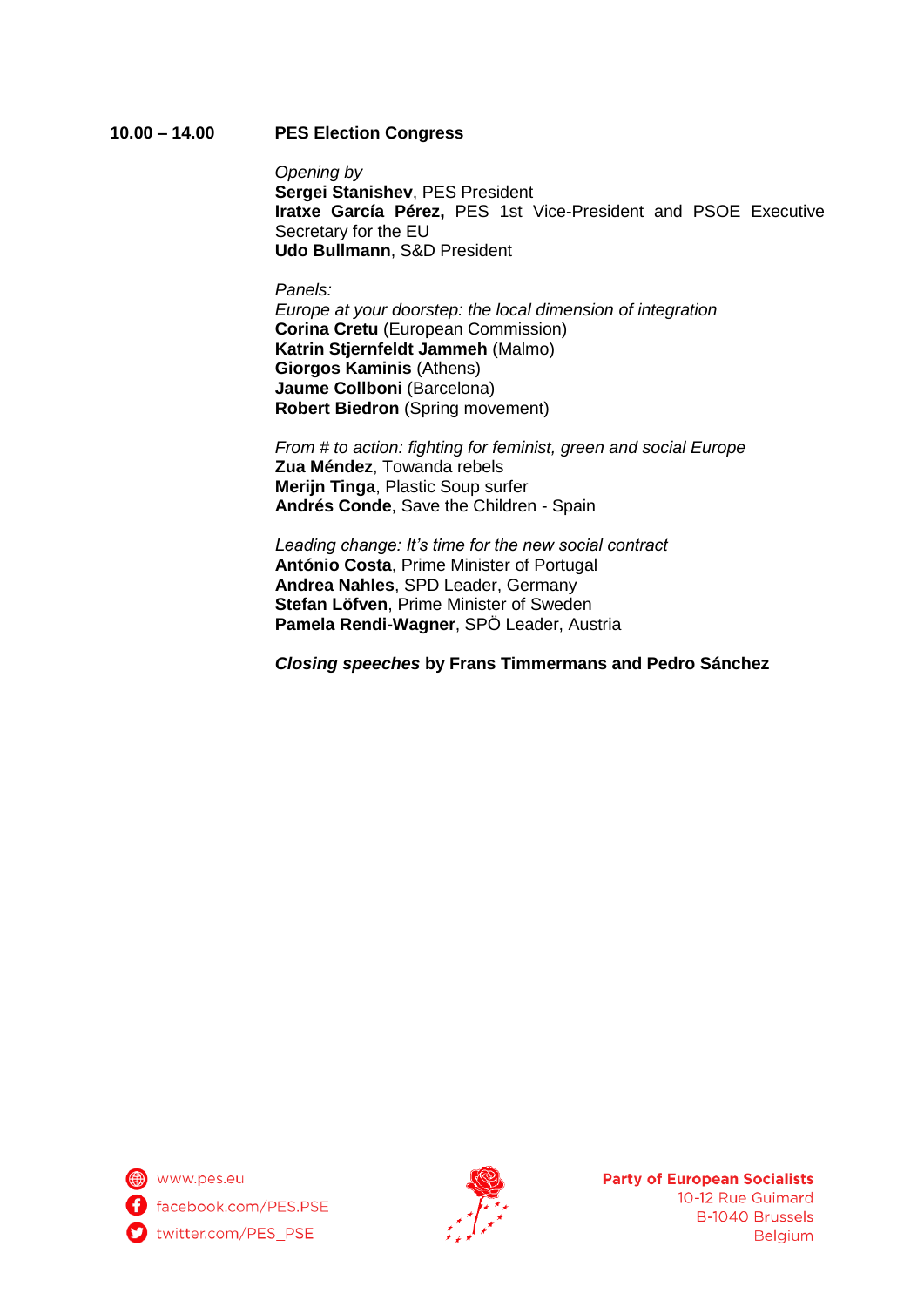# **A New Social Contract for Europe PES Manifesto 2019**

The European Union must better serve its people. The May 2019 European elections are our opportunity to change the EU and build a fairer Europe. Our societies are still bearing the social costs of the 2008 economic crisis, and we have urgent challenges to face. Europe needs to overcome inequality, fight for tax justice, tackle the threat of climate change, harness the digital revolution, ensure a fair agricultural transformation, manage migration better, and guarantee security for all Europeans. Europe needs a change of leadership and policy direction, leaving behind the neoliberal and conservative models of the past, and focusing on quality jobs for its people, a healthy environment, social security and an economic model which addresses inequality and the cost of living. The status quo is not an option. Radical change is required to build a project for the future which all Europeans can believe in. Nostalgic nationalists are selling nothing but dangerous illusions, putting past progress and European values at risk. We – Socialists and Democrats – must guarantee citizens' wellbeing and ensure social and ecological progress, leaving no person and no territory behind in the green and digital transitions. Europe must move to a circular model of production and consumption that respects our planet's limits. We want to strengthen Europe's unity while respecting its diversity. As Socialists and Democrats, we propose a new Social Contract for Europe. A EUROPE OF EQUALITY AND FAIRNESS. Inequality must be dramatically reduced and the concentration of wealth and property in the hands of a privileged few must stop. A Europe of welfare with strong welfare states, social safety nets, and quality public services is crucial to preventing poverty and protecting those in need, including youth, elderly people, vulnerable workers and the unemployed. We have a duty to protect people if they fall sick, lose their job, suffer disabilities or fall on hard times. The right to quality healthcare, education and decent pensions is universal and must be defended. People of all ages have a right to work and to live in dignity. Unemployment and social exclusion must be tackled collectively, not dismissed as individual failings. The principle of equal pay for equal work at the same place must be respected. All workers must have the same rights: no job without a contract, no job without a fair salary, and a ban on zero-hours contracts and fake self-employment. We will fight for decent minimum wages across Europe. In-work poverty is morally and economically unjustifiable. We want a European complementary unemployment insurance mechanism, to support Member States in the event of a strong increase in unemployment. Effective social dialogue and trade union membership are the best way to guarantee the protection of working people and increased wages. We want a strong European Labour Authority empowered to combat social dumping and ensure fair labour mobility throughout the EU. A Social Action Plan is needed to turn the EU Pillar of Social Rights into binding rules that strengthen welfare systems, respect labour market models and improve living standards. A EUROPE OF SOLIDARITY FOR THE MANY, NOT THE FEW. We will not bow to uncontrolled market forces and we will finally put an end to austerity policies. Europe must create economic opportunity for all, and ensure that prosperity is sustainable and shared fairly by all Europeans. We need a long-term Investment Plan to prepare our industries and workers so they benefit from the green transition, the digital revolution and the growth of artificial intelligence. Europe's industrial strategy must channel investment into research and innovation, support training and life-long learning, and ensure that jobs are created and protected in the EU. The Eurozone also needs substantial reform and its own budget. European fiscal rules must be reviewed to make sure that they foster sustainable growth and employment. Social rights for citizens must take priority over economic freedoms for big corporations. We want tax justice and will continue to lead the fight against tax evasion, tax avoidance and aggressive tax planning. We will promote a common European approach to ensure a proper level of effective taxation and stop downward corporate tax competition. Every citizen and every company must make a fair contribution to society by respecting their tax obligations. Profits must be taxed where they are generated. We will strengthen the rules of the financial and banking

www.pes.eu

facebook.com/PES.PSE

twitter.com/PES\_PSE

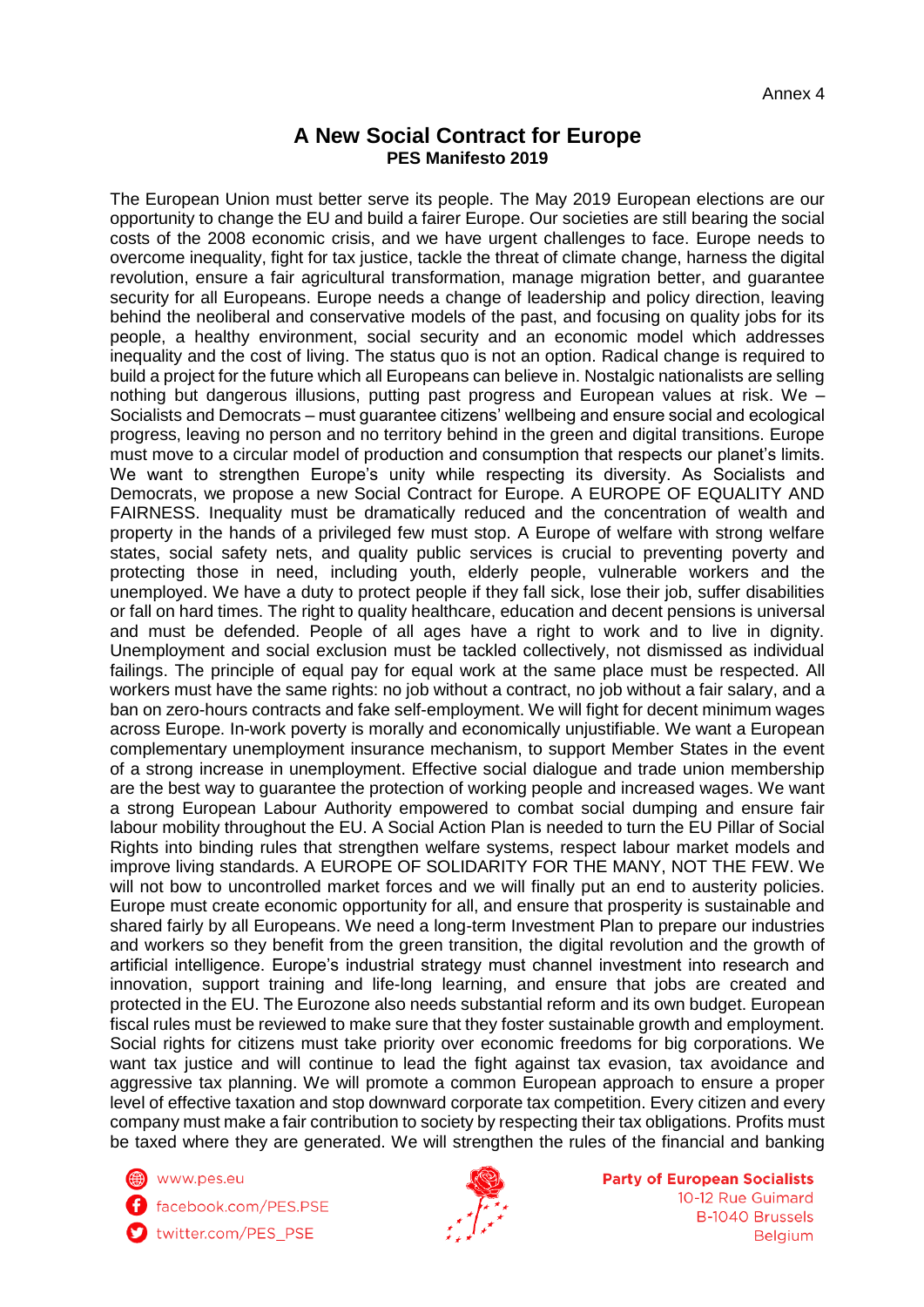sectors because citizens should not bear the cost of mistakes made by banks or see their deposits at risk. Europe needs a stronger budget to ensure cohesion and solidarity between citizens, regions and countries, improving living standards throughout Europe and reducing inequalities. A SUSTAINABLE EUROPE THAT PROTECTS OUR PLANET. Europe must be a leader in fighting for the environment and tackling climate change, particularly as some of our international partners are falling behind. Europe must protect biodiversity on our continent and globally and stop pollution. Our vision combines the protection of our planet with the interest of all our citizens; clean air, clean water, clean energy and quality food must be accessible to all. The EU must adopt a Sustainable Development Pact with social and ecological targets to ensure that economic interests do not trump the environment. A Just Transition Fund will help to implement the UN's Sustainable Development Agenda and Goals by 2030 in a socially fair way. We will raise the EU's climate ambition in line with the Paris Agreement and the latest science on climate change. Protecting the environment requires the renewal of European industry to make us a leader in renewable energies and become climate-neutral by 2050, at the latest. CO2 emissions should be taxed EU-wide in a socially fair way, making polluters pay and supporting investment in affordable clean energy. By improving mobility and air quality and providing affordable and energy-efficient housing we can improve citizens' quality of life. To deliver this, we will promote a Plan for Affordable Housing and Clean Public Transport in Europe. We will fight energy and water poverty, and guarantee accessible, healthy and good quality food, safe products and an end to damaging exposure to toxic chemicals. A reform of the EU's agricultural policy should help meet new societal demands, including sustainable production methods, better nutrition, reduced food waste, better animal welfare, climate protection and the preservation of biodiversity. A FREE AND DEMOCRATIC EUROPE. Democracy is a founding value of the EU. It must be respected in Europe and promoted abroad. We pledge to defend and improve our democracy, empowering citizen participation from the local to the European level. Civic engagement, public accountability, and fair and transparent decision-making processes must be enhanced at all levels. We want open and vibrant societies, where individuals have equal rights and can live free from discrimination, prejudice and sexism, and with full respect of their privacy and safety. Cultural diversity enriches Europe and its people. Diversity is part of Europe's identity and strength; the rights of all minorities must be protected. We propose that Europe Day on 9 May become a public holiday in all Member States to celebrate peace and unity in Europe. We will fight those who preach hatred, intolerance and discrimination against others. We will defend the rule of law and human rights in all Member States and ensure that the EU has all the necessary tools to do this. We want strong measures to prevent any misuse of EU or public funds, whether this happens for private profit or to reinforce political power. We will ensure that organisations protecting citizens do not face undue pressures on their funding and their right to operate. We stand against those who put our democracy under pressure through spreading 'fake news', manipulating public debate, or deliberately disrupting democratic exchange. Free and independent media and civil society must be supported and allowed to play their role in democracy, and whistle-blowers must be protected. Strengthening police and judicial cooperation will boost the fight against cross-border organised crime and terrorism. A FEMINIST EUROPE WITH EQUAL RIGHTS FOR ALL. Any form of discrimination is unacceptable in our modern European societies. We want a binding EU Gender Equality Strategy, through which we will continue to lead the fight to end the pay and pension gaps, combat sexual harassment and gender-based violence, and ensure that every individual has access to their full sexual and reproductive rights. Every person has the right to decide over their own body. We believe in a society where women and men enjoy the same work-life balance and equal political participation; every woman has the right to a career, just as every man has the right to raise his children and care for his family. We will be relentless in our fight to end all forms of discrimination. Europe should remove legal and societal obstacles for LGBTI people to live freely, equally and with respect. A PROGRESSIVE EUROPE WITH A YOUTH PLAN. Our societies will face the future with more optimism once our youth have better prospects and our elderly no longer fear insecurity in later life. Young Europeans must be empowered and given the skills to shape their future and become active citizens. The development of future generations must be built upon

www.pes.eu facebook.com/PES.PSE

twitter.com/PES\_PSE